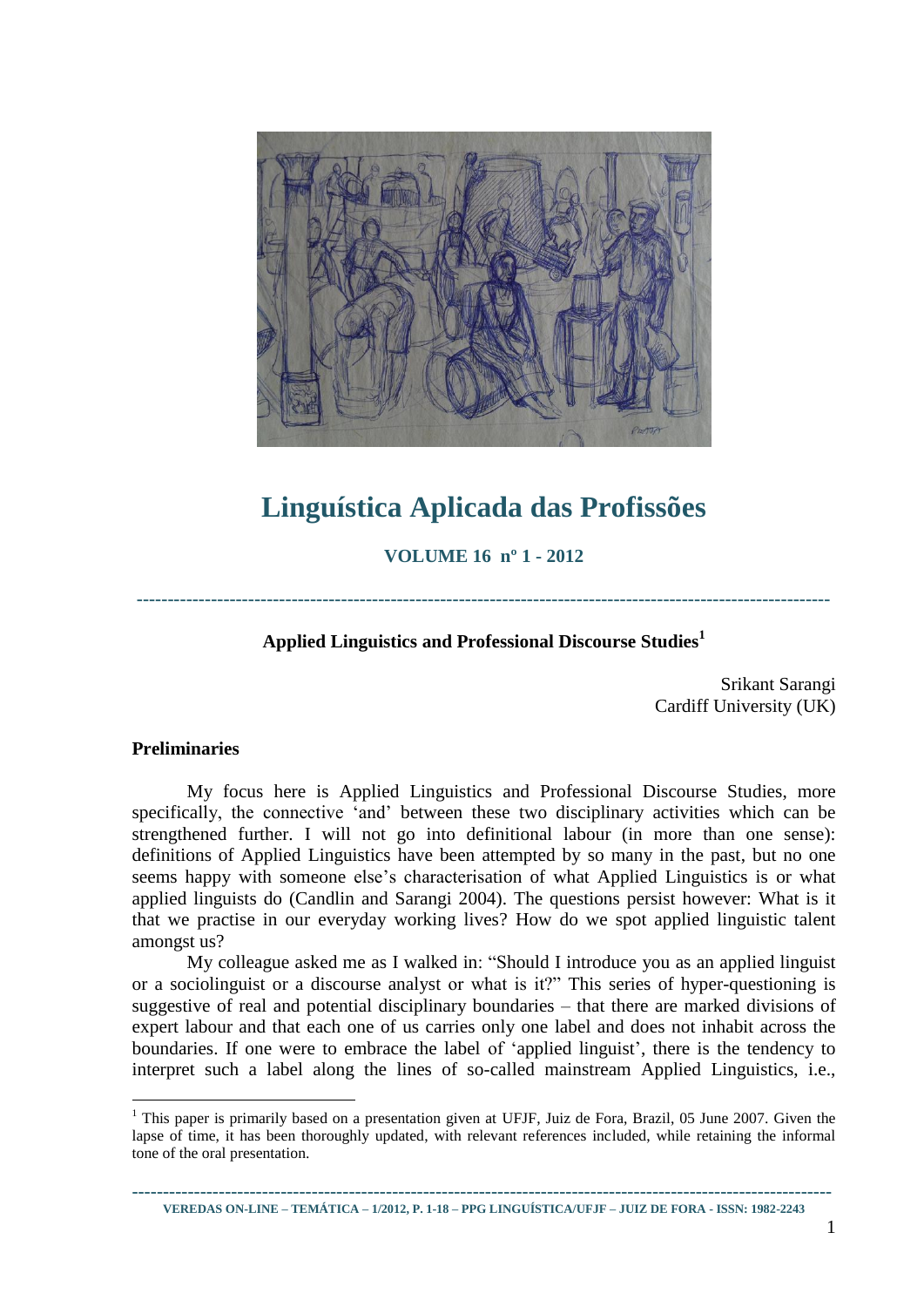language education and language acquisition. I would like to suggest that Applied Linguistics is much more than language education in the classroom setting or language acquisition in natural settings. We can extend the circumference of Applied Linguistics to the clinic, the courtroom, the corporate business sector, the public spheres and professional spaces more generally, where we have something to offer, where we can apply our knowledge and hopefully bring about a difference. Such an impact will of course depend on how we conceptualise our interventions, on whose sides we position ourselves (Becker 1967) and whether or not we feel welcomed rather than imposing ourselves (Bosk 1992). I am reminded of Watson (1997) reporting the challenge he faced when carrying out an interview-based study in an organisational setting, focusing on the middle management. Consider the following excerpt from an interview (M1 and M2 are managers; TJW is the academic and the interviewer):

01 M1: I don't think we've had a lot of professors working with us down here before.

- 02 M2: I suppose you're really just another consultant, in academic guise.
- 03 TJW: Absolutely not. I am not a consultant. I am here to work as part of management. I've got to earn my keep here at Parkside. I shall not be writing a report for the company at any stage - or recommending anything. I shall write a book, after I've left - using my experience here to reflect on what is happening to managerial work in modern organisations.
- 04 M3: Oh ho. So we are going to be in a book then. That's a good laugh. All of us blokes are hairyarsed factory managers. I don't think that you'll get a lot from us. We don't go on for your fancy management - you know, business college - talk.
- 05 M2: We can easily tell you how not to do it though. We know all about fuck-ups. But Terry's right. I dare say we won't use the sort of language you want for your posh book.

(Watson 1997: 211-212)

What we see here is that the researcher's identity as an impartial, 'professional stranger' (Agar 1980) is being challenged; the managers' strong feelings about outsiders posing as consultants are being ventilated; a distinction is being made between the posh academic researchers and the managers/workers on factory floors (lads, blokes). We can see that two different languages (discourses) – marking the boundary between the researcher and the researched – are evident in terms of presentation of selves and priorities, with attendant concerns about trust and credibility. In a sense, the managers' threat to use their vernacular in the presence of the researcher is compatible with the researcher's search for authentic, naturalistic data, which is preferable to the informants appropriating the 'fancy management and business college talk' in an attempt to 'play' or 'play at' the research game.

Turning now to Professional Discourse Studies, which is the second part of my title, this research tradition has been around for thirty/forty years covering fields as diverse as medicine, law, social work, mediation, journalism, business firms and so on (for an overview, see Candlin and Sarangi 2011). However, there is little evidence of explicit orientation within this tradition to application of discourse-based findings as is the case within Applied Linguistics. In a nutshell, these two fields of study – Applied Linguistics and Professional Discourse Studies – have been developing in parallel, with little cross-over or marriage of interests. Having regularly crossed these boundaries (for a detailed account, see Sarangi 2002, Sarangi 2005), I would like to share my perspective based on first-hand research/collaboration experience in the professional contexts of healthcare, social work and education.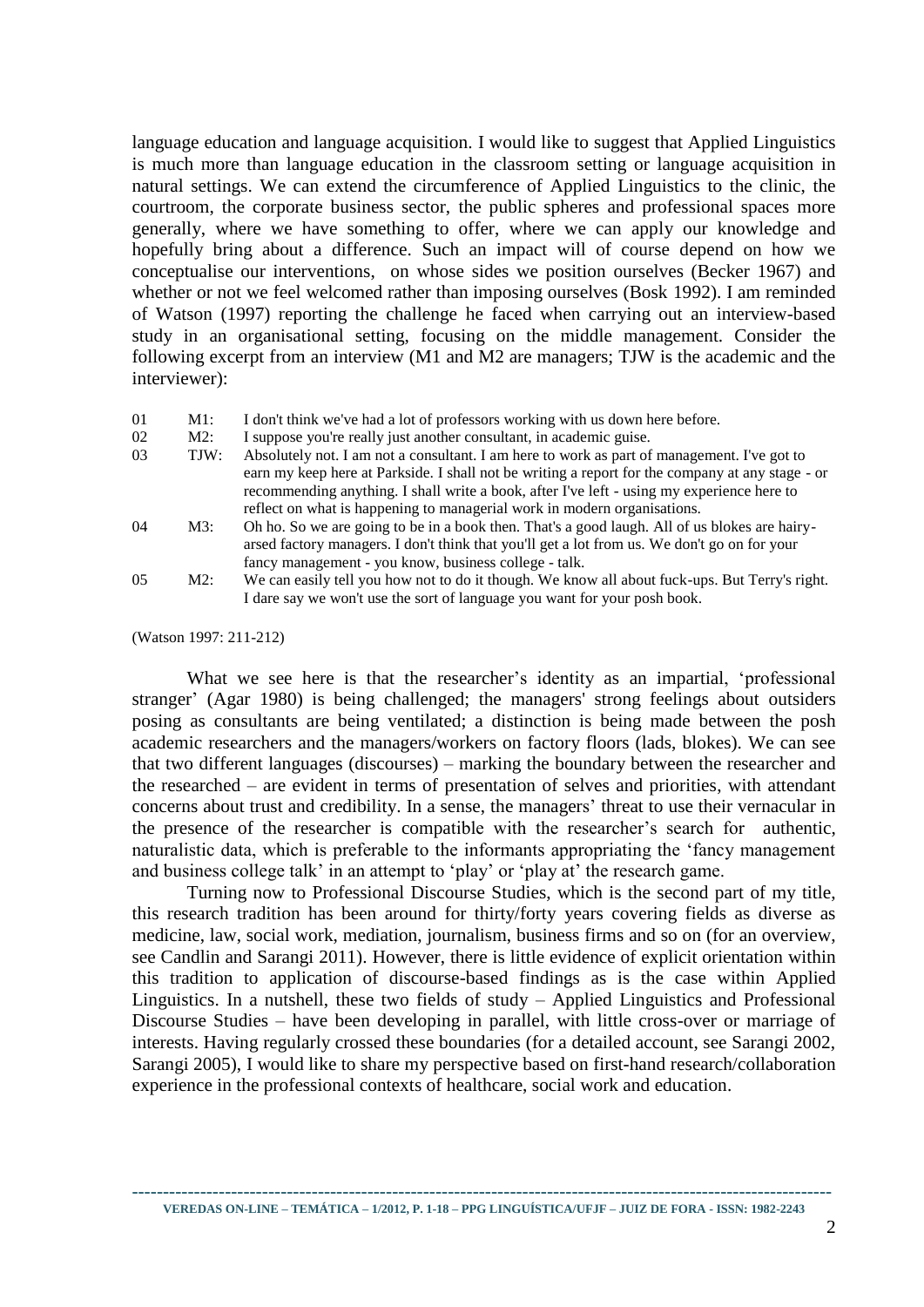#### **1. Four research paradigms**

Let me begin with a very broad characterisation of four kinds of research paradigms within which to position Applied Linguistics and Professional Discourse Studies. The first paradigm is pure, fundamental research, which is a distant cousin of applied disciplines such as Applied Linguistics. The primary motivation for undertaking pure research is to gain knowledge, to push the boundaries, and to be enlightened, as has been the case with the first wave of Professional Discourse Studies. Pure research can be framed, to draw a parallel, as art for art sake, or for that matter, as science for science sake. Routinely concerns are raised about heavily funded science research which does not address everyday societal concerns in their immediacy. Pure, blue sky research has its value in society, but not in an applicable sense.

In juxtaposition to pure research stands applied research which is driven by a practical, hands-on mentality. It is a form of engineering, with targeted intervention by the researchers during or following the research process. Through applied research one wants to make a difference that is tangible and, if possible, immediate – the teacher teaches better, the doctor communicates more effectively, the patient understands risk prior to making decisions etc. What is known as 'action research' or 'participatory research' is applied research par excellence. Seen this way, Applied Linguistics can potentially be transformative, with planned and unplanned consequences.

The third paradigm is 'consultancy', which lies at the bottom end of the research continuum. It has a problem-solving mentality, similar to applied research, but may not be informed by specific research findings as such. Skilled expertise is involved in both paradigms, except that in the case of consultancy immediate problem-solving takes priority. David Crystal's (2004) profiling of the applied linguist as a 'jobbing linguist' fits this scenario. Applied research, as we know, is more than consultancy; it goes beyond quickfixing the problem as a plumber or an electrician would do. I would suggest that consultancy relies on prior knowledge and skills whereas applied research is more contingently framed, with the application-minded researcher professing an interest to learn and revisit their knowledge base when applying their expertise.

This takes me to the fourth paradigm, which is 'consultative'. It involves two-way reflexivity – on our part as researchers as well as those who we are engaged with in our research. A key condition for consultative research is collaboration, i.e., presenting problems are approached jointly with the people whose work we want to transform. Professional Discourse Studies in more recent years seem to embrace such a perspective (for sample case studies, see Candlin and Sarangi 2011) which includes a readiness on our part to question our own knowledge and assumptions when steering intervention.

#### **2. Aborting the pure-applied dichotomy**

Having set up a four-fold distinction, I retrace my footsteps to suggest that the boundary between 'pure' and 'applied' is never clear-cut. The same research can be either basic or applied depending on two things: the site of research and who might use the findings generated through the research. So even if we label our work as 'applied', the lack of visible uptake or impact will render our findings unapplied. Even when research findings have potential applicability, they fall short of being 'applied research'. A professed or tacit motivation may underpin such research endeavour, but it retains its status as basic, pure research. Research findings that do not travel remain static, even frozen.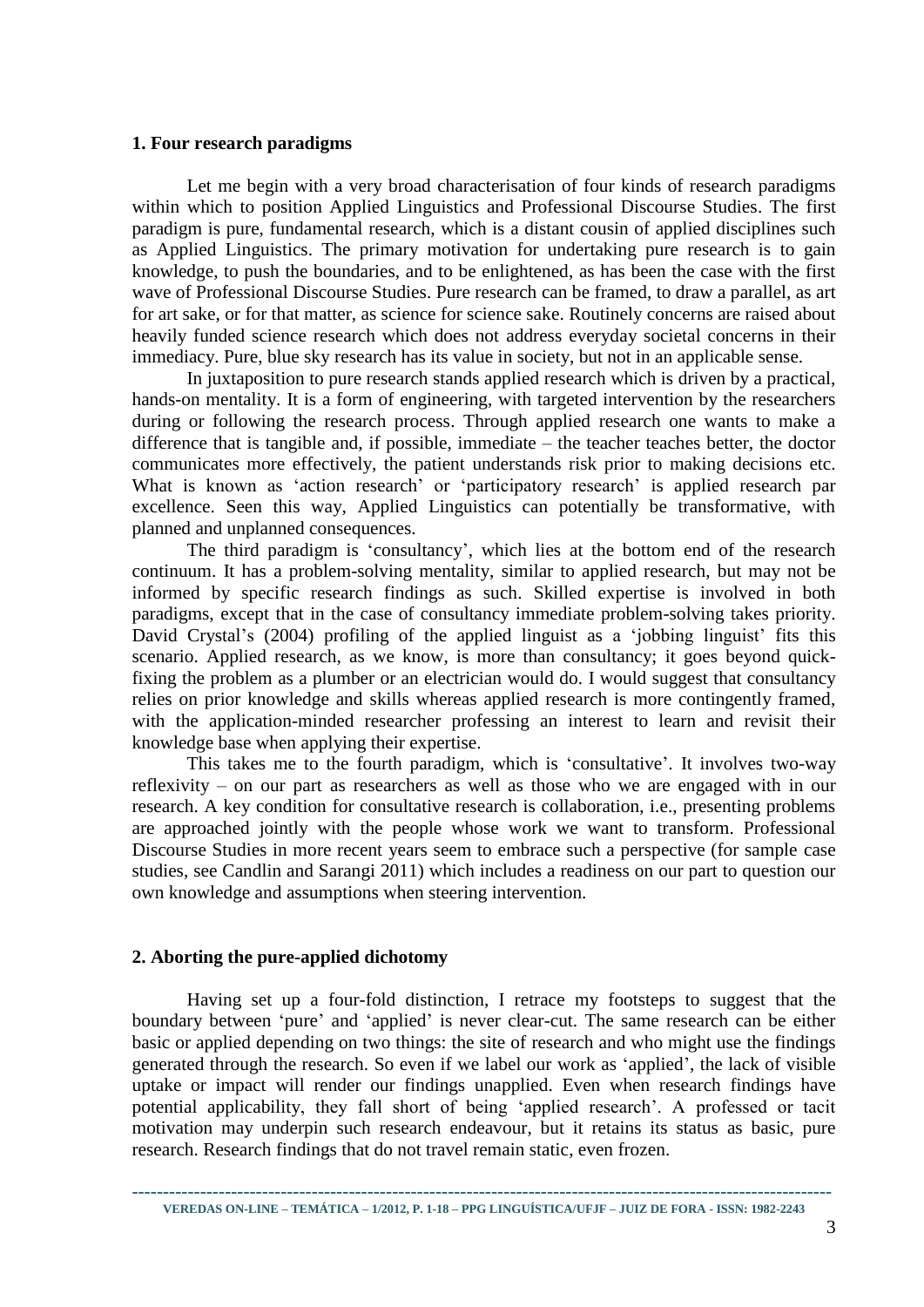According to Brooks (1967: 24), "As definite categories, basic and applied tend to be meaningless – in themselves – but as positions on a scale within a given environment they probably do have some significance". In essence, pure and applied are not two different categories, they are two different points on a scale, they are part of a continuum. Anything one does as applied research has an element of purity in it; it is unlikely that any research can be atheoretical. So, rather than think of applied and pure research as either-or, one should consider 'pure' and 'applied' in terms of more-or-less. On a temporal dimension, research that is considered pure today can potentially attain the status of applied research tomorrow.

The prefix 'applied' does not only characterise the discipline of Linguistics, it also characterises many other disciplines: Applied Physics, Applied Biology, Applied Biotechnology, Applied Engineering, Applied Psychology, Applied Ethics etc. How do other discipline-driven applied practices correspond (or not) with ours? Let me provide an illustrative example from Anthropology. Radcliffe-Brown, back in 1929, addressed the Science Congress of the Pan-Pacific region with the following words to stress that Anthropology is an applied discipline:

> Anthropology is gradually establishing its claim to be regarded as a study which has an immediate practical value in connection with the administration and education of backward peoples […] (Radcliffe-Brown 1958: 39).

Anthropology thus is not just about studying exotic cultures and their everyday ritual practices from an emic perspective. In studying such practices anthropologists can apply their knowledge for the betterment of the people under investigation: "This development has raised the question 'what sort of anthropological investigations are of practical value in connection with such problems of administration?"" (Radcliffe-Brown 1958: 39).

As applied linguists, if we think that our knowledge is going to be of value then we have to first pause and think what kinds of research questions we should ask; by extension, what type of research methodology we should adopt; and what type of practically relevant knowledge we should generate. Within Anthropology, Radcliffe-Brown suggests a distinction between historical and functional methods. Anthropology tends to be historical as it tries to capture what happened developmentally. But if one were to foreground a functional purpose, this should be signalled in a different framing of the research questions, accompanied by a matching methodological and analytical mindset. To quote Radcliffe-Brown again: "if anthropological science is to give any important help in relation to practical problems of government and education it must abandon speculative attempts to conjecture the unknown past and must devote itself to the functional study of culture" (1958: 41).

Let me turn to the domain of science where the distinction between 'pure' and 'applied' is more pronounced. The following quote represents the code of practice of the National Academy of Sciences in the USA:

> A good applied scientist should first of all be a good scientist by standards similar to those applied to basic scientists. However, a primary difference between basic and applied scientists lies in their respective attitudes toward disciplinary specialisation and personal recognition by professional peers. Good applied science usually, though not always, requires greater breadth and a more eclectic attitude toward knowledge… The applied scientist must often be satisfied with just enough understanding for his immediate purposes and cannot pursue every interesting lead to its logical conclusion. He must be interested in more than strictly intellectual solutions. (1967: 7)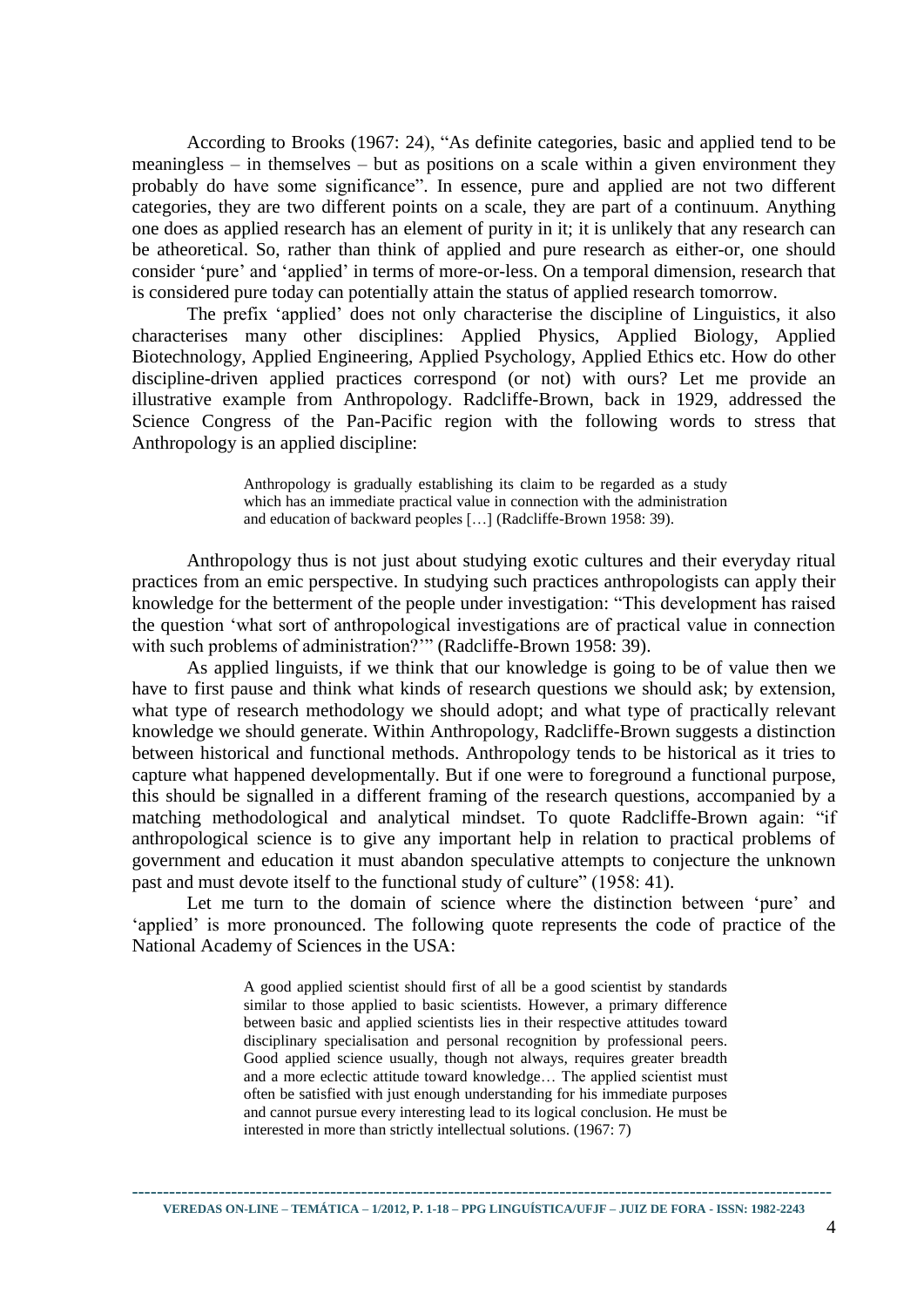In many academic scientific circles, applied researchers wearing the label 'applied' are looked down upon and are marginalised as being second-class cousins compared to those who work in laboratory settings with their white coats on to push the boundaries of knowledge. Underpinning this hierarchically motivated division of expert labour is the symbolic status of the specialised, in-depth, knowledge of the laboratory scientist vs. the generalised, eclectic knowledge of the applied researcher. We should acknowledge that the applied scientists harbour a different attitude to knowledge: knowledge that is functional rather than historical in Radcliffe-Brown's terms. Imagine if every doctor were expected to know everything about the human physiology, the patient's psyche etc. rather than being committed to using the limited knowledge s/he has for a particular purpose in the immediate context. The generalist knowledge of the professional most often finds a context-driven outlet.

#### **3. Pursuit of intellectualism or expertise?**

A useful distinction here is between 'intellectuals' and 'experts' (Shills 1968) on the grounds of differential distribution of knowledge and differential commitments to knowledgeuse, similar to the pure-applied distinction. Merton (1957) maps the distinction between 'intellectuals' and 'experts' as follows: intellectuals generate knowledge and experts apply knowledge. In other words, expert knowledge is essentially functional. Professionals such as teachers, doctors, lawyers, social workers, mediators therefore fall under the expert category as they mediate knowledge generated by intellectuals for the benefit of their clients. Applied linguists and professional discourse analysts, in this sense, can be regarded as experts, without claiming for themselves a rigorously intellectual platform.

Stehr (1994) takes this distinction between intellectuals and experts further in an important way by questioning the naïve demarcation between knowledge creation and knowledge application. For him, professional practitioners as applied experts can be both 'knowledge-disseminating' and 'knowledge-bearing' since they actively produce a certain kind of knowledge through the very process of doing their work. In the sphere of mainstream Applied Linguistics, language teachers utilise their practical, experiential knowledge in the very process of disseminating received knowledge, thus shaping and enhancing the body of knowledge.

Professional practice draws upon specialised knowledge, but this specialised knowledge goes beyond the scientific technical knowledge gained from the textbook via formal qualification. The textbook knowledge is invariably complemented with experiential knowledge. As an outsider researcher, simple exposure to textbook-based professional knowledge falls short of acquiring professional expertise. One does not become a doctor by brooding over medical textbooks. Likewise, reading a number of books on discourse analysis does not make one a discourse analyst unless such a programmatic reading is accompanied by hands-on experience of analysing discourse data. A further extension of experiential knowledge is the knowledge of technological know-how. In the healthcare sector, the professional must know how to operate technical equipment and make sense of the resultant output. In addition, professional practice draws upon the requisite knowledge about how a given institution/organisation works – a kind of systemic knowledge. In the UK, a doctor needs to know how the National Health Service is organised in order to become effective in delivering patient care. In the educational context, an awareness of the curriculum will count towards systemic knowledge. But all the above knowledge types need to be manifest in what may be called communicative knowledge/expertise in functionally specific ways.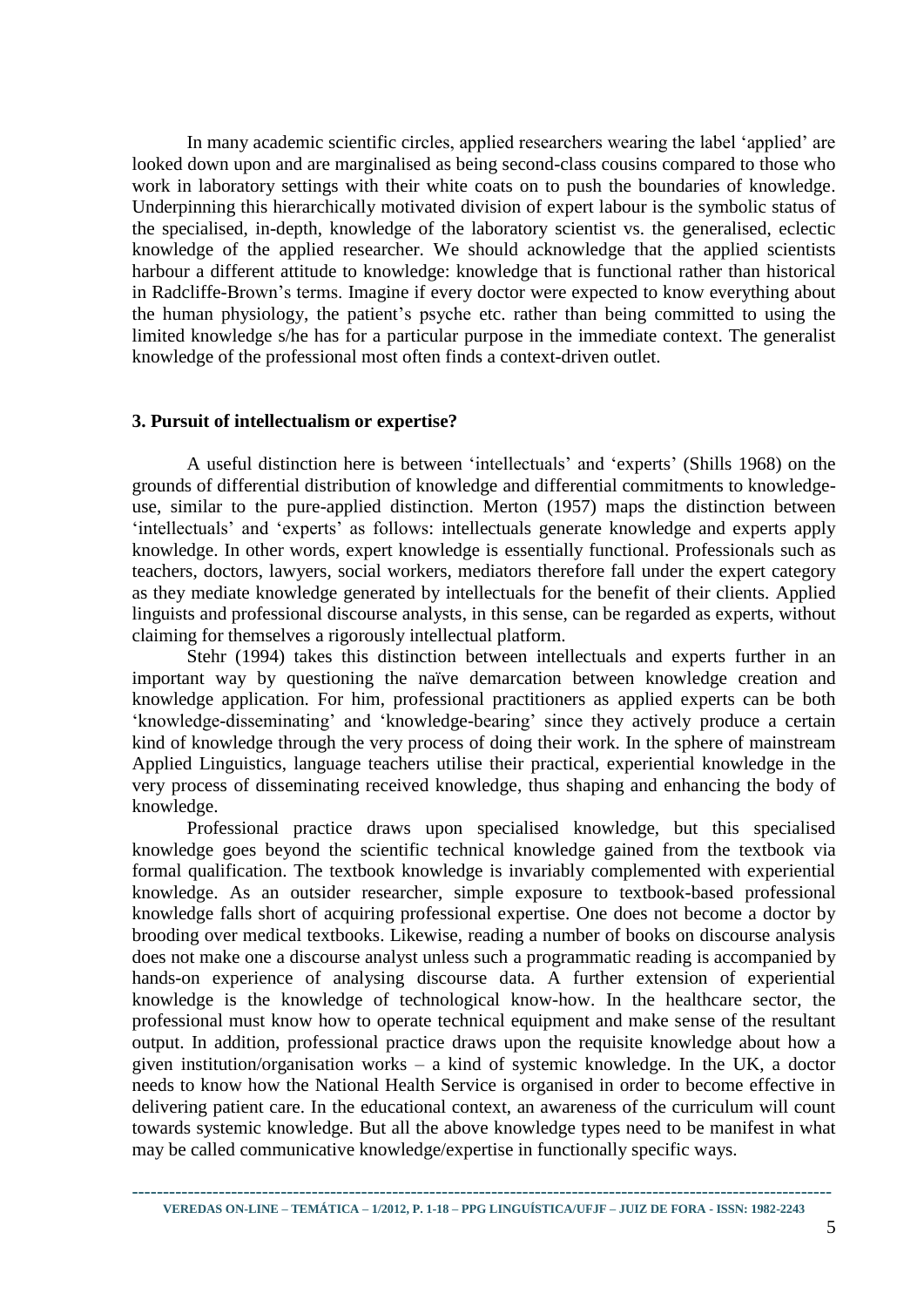Shirley Brice Heath (1979) points out that in communicative settings professionals do not necessarily code their knowledge explicitly in language. Firstly, the professional does not always explain what they mean or what they do because they think that the clients should not be burdened with expert knowledge. So a recording of a conversation between a doctor and a patient does not afford us direct access to expert knowledge. It is, however, the case that the doctor tacitly draws upon his/her reserve of expert knowledge without necessarily transmitting that knowledge to the patient. The patient does not become a doctor after visiting the doctor. There is always going to be an asymmetrical difference in their claims to knowledge and knowledge-use. Furthermore, according to Heath (1979), the healthcare professional will articulate their knowledge to elicit responses from the patient, without revealing the motivations behind such elicitation techniques. As Heath points out:

> Professionals have, therefore, been socialised to have certain perceptions of their role in communicative tasks, and they have been trained to use language as an instrument to maintain that role and to accomplish ends often known only to them in interchanges. (Heath 1979:108)

Given the restricted nature of the patient's response behaviour, we are also not afforded access to the patient's lifeworld at the level of language/interaction.

To summarise thus far, the boundary between 'pure' and 'applied' breaks down when we fix our gaze on professional practice. Professional practice is constituted in 'know that' (content-based) and 'know-how' (procedure-based) knowledge, both of which may not be manifest explicitly at the communicative level. Schön (1983: viii) reinforces this hidden dimension of professional knowledge in practice/action as follows:

> Competent practitioners usually know more than they can say. They exhibit a kind of knowing-in-practice, most of which is tacit. Nevertheless, starting with protocols of actual performance, it is possible to construct and test models of knowing. Indeed, practitioners themselves often reveal a capacity for reflection on their intuitive knowing in the midst of action and sometimes use this capacity to cope with the unique, uncertain, and conflicted situations of practice.

#### **4. Applied Linguistics is a verb**

Echoing Brian Street's (1993) slogan 'culture is a verb' to move away from definitional traps surrounding 'what is culture' towards 'what we do with culture', we should ask 'what we do with Applied Linguistics', or better, 'what we do as applied linguists'. Michael Halliday's (2006) reflection, in a recent interview, on the question of whether Applied Linguistics is a discipline or a field of action or a theme is instructive:

> People sometimes say, well Applied Linguistics is just a collection of different things. You're doing education or you're doing law, or you're doing medicine or whatever, but I don't think it is. As I say, I think it is unified by this broader sense that most of the professional and, indeed, the daily forms of activity that we find ourselves in involve meaning in some way or another. Now we may not do anything about it, fine. But if we do, then it's Applied Linguistics. (Halliday 2006:115)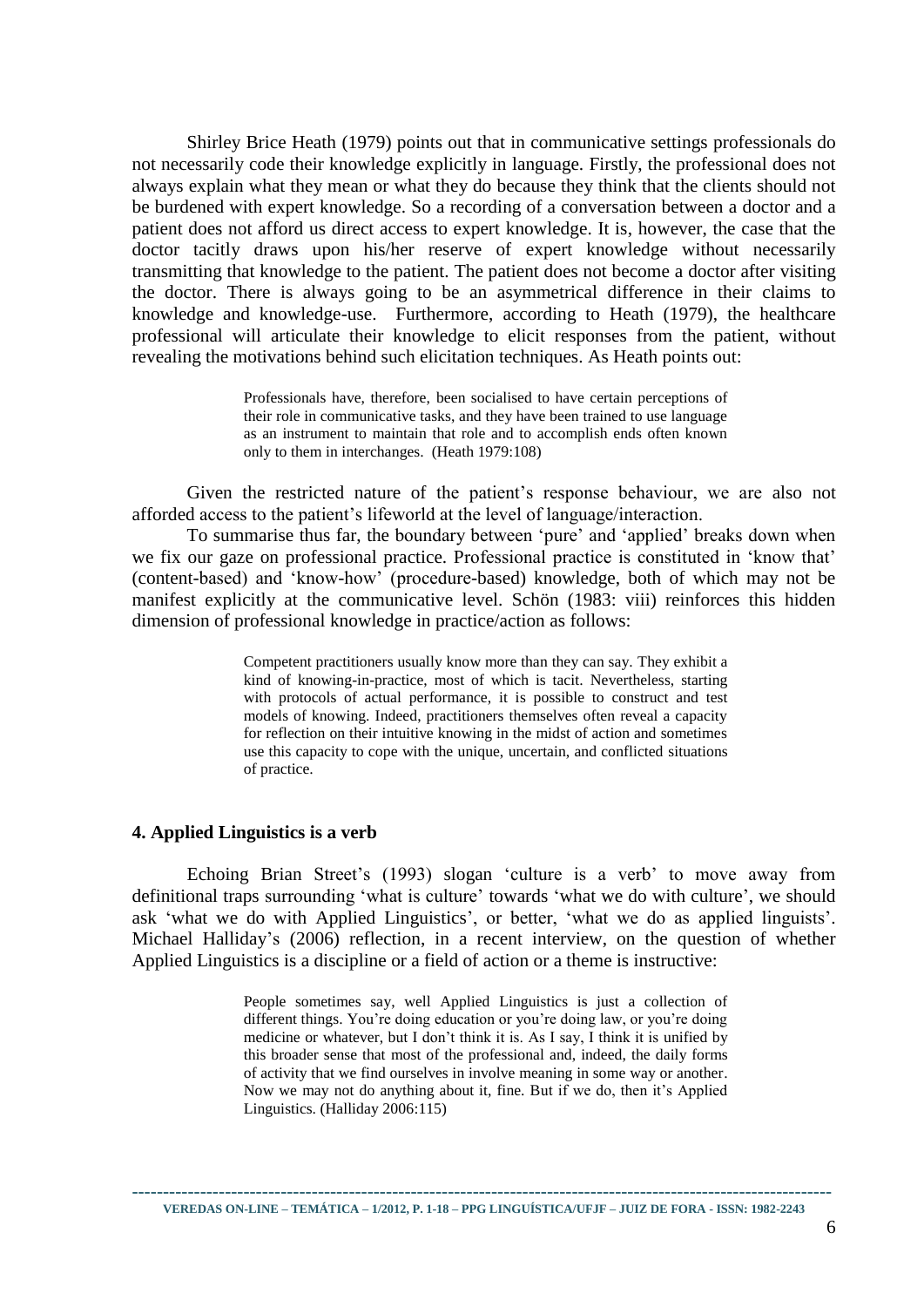In other words, whether we like it or not, we are doing Applied Linguistics because in everyday life we are making meaning and trying to understand language in context-specific ways. And he continues:

> I do see Applied Linguistics as a problem-solving form of activity. In fact I would say that generally about theories if you like. I tend to have a problemsolving approach to theory in general – theories are a way of getting on with dealing with something, and that may be a highly abstract research problem or it may be something very practical. So I think the two notions in that sense are very complementary … I never have seen a very clear distinction between Linguistics and Applied Linguistics. (Halliday 2006:113-114)

For Halliday, every problem requires both theoretical and practical orientations. This perspective underscores his view that Applied Linguistics is primarily a theme. Halliday dissolves the gulf between theory and practice, or between 'pure' and 'applied', while giving 'applied' an expansive meaning potential. Note his emphasis on language as we know and use it, not linguistics as a scientific discipline. This chimes with Shirley Brice Heath's (2004:91) following observation, also in the context of an interview:

> The whole idea is that so many of us live our lives applying linguistics and yet we don't even think about it. It's hard for many in what I think of as the first two generations of identified 'applied linguists' to move away from the idea that applied linguistics has a role to play in anything that really matters to us as members of communities. Yet for the newer generation for whom narrow specialisation has become the norm, it is increasingly difficult to find young people who see the wide ranging practicalities and theoretical possibilities in the field.

The practically-relevant sense of 'doing' is strongly endorsed by Christopher Brumfit (1997) when he says Applied Linguistics is about understanding 'language-related problems' in so-called 'non-specialist language practices' (pp. 92-3). Professionals in the fields of medicine, law, engineering, computing and so on may not naturally regard language/interaction as central to their everyday work practices, which may thus go unnoticed. This is the kind of interventionist space applied linguists as language and discourse practitioners can inhabit as a way of promoting what may be called 'joint noticings'. Celia Roberts (2003) agues that we should not only be committed to addressing real-life problems, but we should be addressing such problems together with the people who have ownership of such problems, beginning with 'joint problematisation' (Roberts and Sarangi 1999) and leading to collaborative and consultative accomplishments. Or, there remains a risk of promoting an ethos of, as Roberts (2003) puts it, 'applied linguistics applied', i.e., applied linguists becoming far removed from real-life practices while seemingly analysing them  $- a$ shortcoming usually associated with professional discourse researchers.

At this point let me revisit Pit Corder, the father of Applied Linguistics in Britain, especially his book 'Introducing Applied Linguistics' (1973). Although limited by scope in primarily engaging with language teaching, Corder's thinking about the principles and practices surrounding Applied Linguistics may have some current currency. For Pit Corder (1973:10), in a canonical sense, Applied Linguistics is "the application of linguistic knowledge to some object – or, applied linguistics, as its name implies – is an activity. It is not a theoretical study. It makes use of the findings of theoretical studies". Corder seems to claim that theory and application must be kept separate, which is in striking contrast to Halliday's position above that all theories have an applied edge to them. Corder goes on to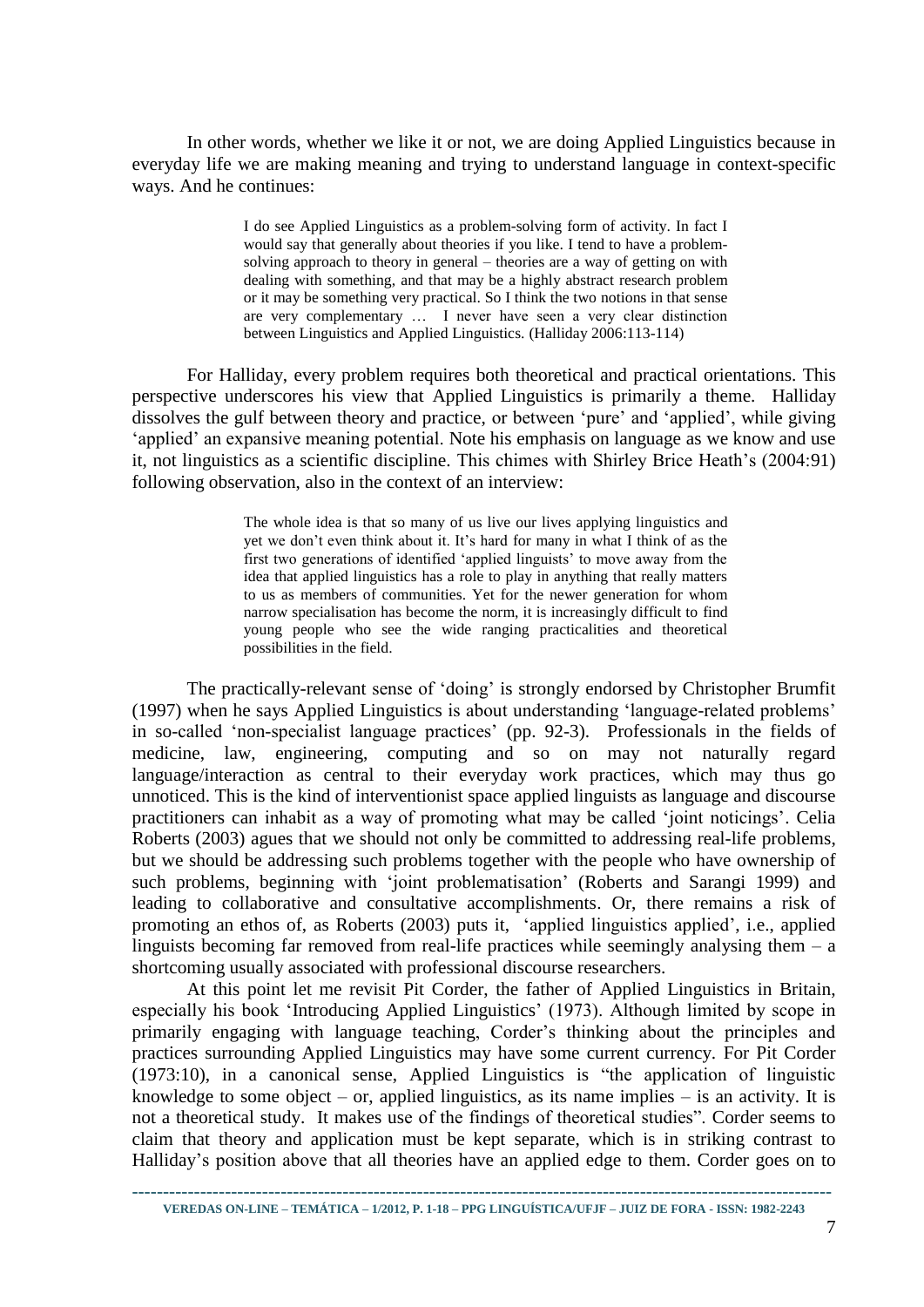argue that "the applied linguist is a consumer, or user, not a producer, of theories" (p. 10; cf. Stehr's [1994] distinction earlier between 'knowledge-bearing' and 'knowledgedisseminating'). If the applied linguist were to be put in a consumer role, there is no reason to believe that they are only consumers of Linguistics; they are equally likely to be consumers of Psychology, History, Sociology, Education and Anthropology, among others. We know that in teaching students how to learn a language, just grammar is not enough; we need to understand their cognition, their motivations, attitudes and emotions as wells as their sociocultural upbringing.

Corder draws upon foreign language teaching as one particular exemplar of successful Applied Linguistics, to the extent that foreign language teaching has almost appropriated and colonised the term 'Applied Linguistics'. At the same time, Corder issues the following caution: "The linguistic approach is responsible for determining how we *describe* what we are to teach. This is not the same as saying that it *determines* what we teach. It contributes nothing to specifying how we teach" (Corder 1973:31, emphasis in original). In other words, it is not a straightforward application, but a form of mediation. Applied Linguistics becomes Mediated Linguistics.

In sum, we can profile the applied linguist in four different ways: firstly, as mediator, the applied linguist becomes a go-between with regard to the 'knowledge-bearing' agents and the knowledge users; secondly, as problem solver, the applied linguist becomes the 'jobbing linguist', to use David Crystal's (2004) term; thirdly, following Christopher Brumfit (2004), the applied linguist as educator becomes proactive in preventing problems to occur; and finally, as joint collaborator, the applied linguist works alongside professional practitioners in real-life settings. As Brumfit (2004) points out, real world problems do not come packaged according to the narrowly specific expertise of individual applied linguists, and overlooking this fact may lead to 'metaphorical pretence':

> All studies of social phenomena have on the one hand a concern to idealise, which is essentially a metaphorical pretence that you can isolate the phenomenon that you're looking at, and on the other the need to be embedded in real-world practice.

The pretence underlying our research practice can be very real if the phenomena under study remain decontextualised. The applied linguistic discovery about professional practice does not logically translate into practical relevance.

#### **5. Epistemological challenges in studying professional practice**

Making specifics such as the microcosm of social action/interaction a topic of study is deeply embedded in many research paradigms: hermeneutics, phenomenology, ethnography, ethnomethodology and symbolic interactionism. This is captured by Douglas (1971:11) rather boldly:

> *Any scientific understanding of human action, at whatever level of ordering or generality, must begin with and be built upon an understanding of the everyday life of the members performing those actions*. (To fail to see this and to act in accord with it is to commit what we might call the *fallacy of abstractionism*, that is, the fallacy of believing that you can know in a more abstract form what you do not know in the particular form.) (Emphasis in original)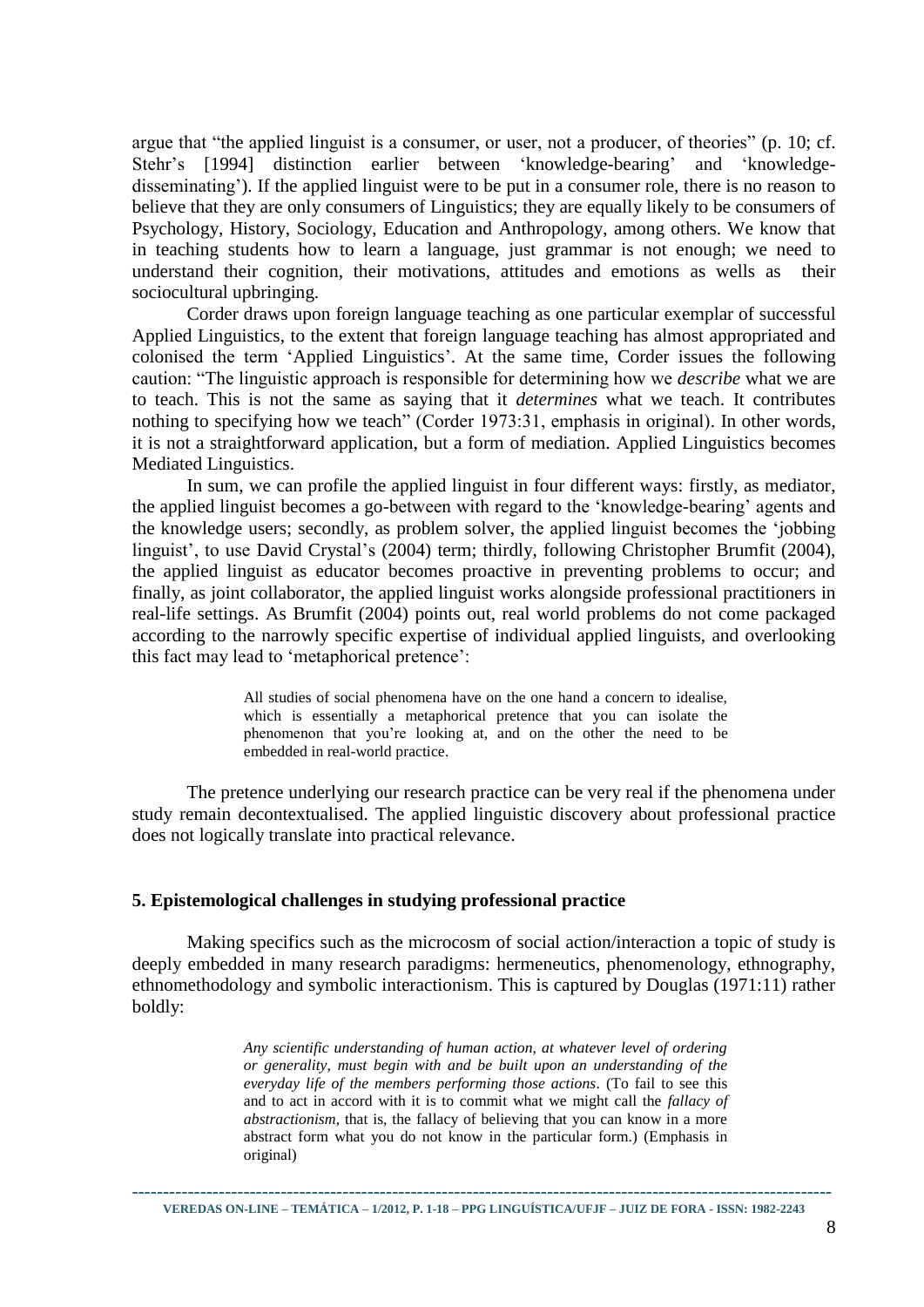Juxtaposed to the above statement, one should also recognise what might be labelled the 'fallacy of interactionsim'. Labov and Fanshel (1977) draw attention to 'the paradox of microanalysis': any general understanding of events may be distorted when specific aspects of those events become the primary focus of investigation, thus broadly echoing Brumfit's caution about metaphorical pretence.

The problems associated with Professional Discourse Studies can be seen in terms of boundary crossing. There are three aspects I wish to draw attention to. First, the issue of access: how we negotiate access with different kinds of practitioners whose practices we want to study; not only their 'frontsatge' activities, but also what goes on in the 'backstage'. Access to the 'backstage', apart from generating new data, is central to making sense of 'frontstage' activities. However, a majority of professional discourse studies in healthcare is dedicated only to the 'frontstage' clinic encounter between doctors and patients because of ease of access. Similarly, classroom interaction constitutes the 'frontstage' activity, which is easily observable and recordable. Closely linked to access to data is Labov's (1972) notion of the 'observer's paradox'. The very attempt at collecting authentic data corrupts the data because of the researcher's co-presence. In other words, real data always escapes when one wants to capture it. Moreover, it is one thing to beg access as an outsider researcher and quite another to be in a position of being invited – the latter can result in amassing a wealth of data (including backstage activities) while guaranteeing uptake trajectories, although not without tensions (Bosk 1992).

Second, the nature of our participation in the context of gathering the data can introduce what I have elsewhere referred to as the 'participant's paradox' (Sarangi 2002, Sarangi 2007). In a clinic or classroom setting, the more the researcher tries to behave as a neutral, fly-on-the-wall personae, the more the performance of the participants is likely to be influenced. In other words, by presenting ourselves naturally as non-fly, human researchers we can minimise the participant bias. Here we are talking about not just co-presence, but the nature of participation during co-presence. Goffman's distinction between sphere of interaction and sphere of participation is useful. The researcher by providing eye contact, minimal cues when oriented to in a clinic or in a classroom (sphere of interaction) does no harm as would the researcher expressing an opinion, negatively or positively, about the efficacy of a treatment option or by answering a teacher's question which is targeted at students (sphere of participation).

Third, how do we as analysts approach data constitutive of professional practice? Even if we have access to recorded data, enriched by our co-presence at the data setting, can we adequately analyse professional discourse data based on our expertise alone? As language/communication experts we may have a very naïve view about what constitutes professional practice, or what lies behind the raw recorded data. No doubt there is more to professional conduct than just language and interaction that we profess our expertise in. As Lynch and Sharrock (2003:xxxix) remind us:

> Although the sequential procedures that make up what conversation analysts call 'talk in interaction' are evident in, and important for, the organisation of practices in a variety of social institutions, it is not enough to say that, for example, a jury deliberation or a medical diagnosis is an 'organisation of talk'.

Our attempt at analysing the interactional context can compromise what may be happening at the level of content (cf. Cicourel 1981). Both the tacit and specialised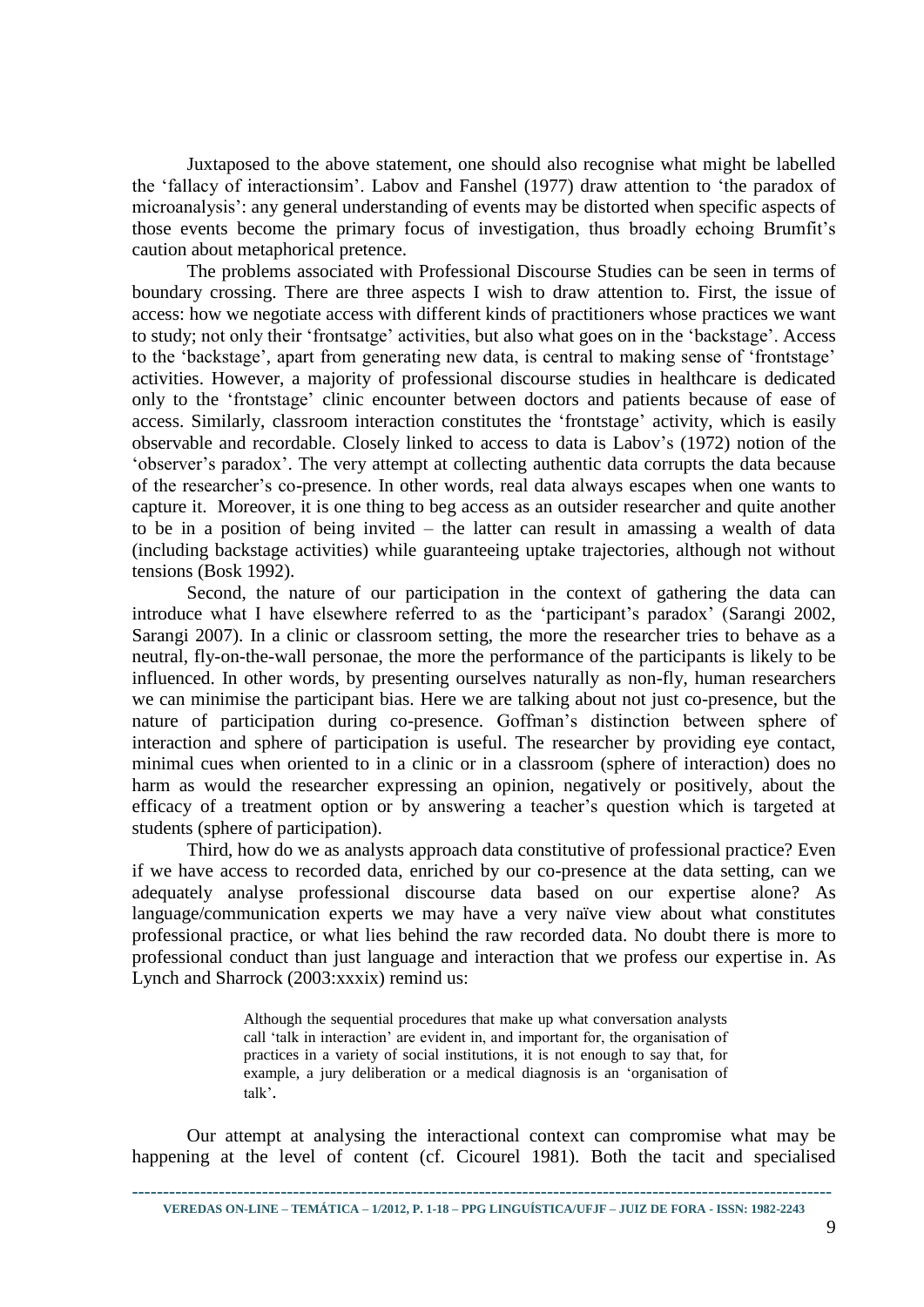dimensions of professional knowledge are bound to pose analytic challenges for outsider researchers despite their expertise in analysing language, context, interaction etc. If we truly subscribe to the view that language is context-specific then the professional practitioners know the context and the language from inside out through the process of professional socialisation (cf. Heath's [1979] observation earlier) compared to our position in terms of outside-in. The worst case scenario is when outsider analysts adopt too literal an approach in their interpretation of observable professional conduct. Consider the following comment in the context of psychotherapy:

> A 'fly on the wall' who did not know we were doing psychotherapy would not necessarily suspect that that was what we were doing: he would see and hear only an ordinary conversation. What defines the conversation as psychotherapy is simply our goal in conducting the conversation. (O'Hanlon and Wilk 1987: 177)

In addition to the risk of misinterpretation, there is also the issue of underinterpretation. There may be a tendency to reducing therapy, counselling, consultation to mere conversation and interaction.

Interpretive ambivalence of the kind alluded to above constitutes the basis of what I call the 'analyst's paradox' (Sarangi 2002, Sarangi 2007). Incorporating the tacit knowledge that informs professional practice into our analytical commentary is a way of minimising the analyst's paradox, while accomplishing 'ecological validity' (Cicourel 2007). Rather than being constrained by our ignorance and our partial exposure to professional conduct via the data at our disposal, our analytic commentary will be enriched by the supplementary insights provided by the professional practitioners themselves. To put strongly, communication/discourse analysts will always remain partial in their interpretation of professional conduct because of their expertise in only analysing language and interaction, thus risking reducing professional conduct to what they have expertise in  $-$  a form of 'terministic screening', to use Kenneth Burke's (1965) apt phrase. By extension, we need to ask professionals, as part of the consultative, collaborative research framework as discussed earlier, what they think is going on: we can only know what is going on by asking those who are involved in the (inter)action. The analyst's paradox as discussed here easily maps on to the notion of triangulation as it is understood widely.

If we revisit the earlier data setting involving the academic researcher and the managers, we can see how the three paradoxes are at work. The observer's paradox can be minimised or heightened depending on how the managers choose to speak, whether they speak as before or adopt the language of business management. The participant's paradox can be minimised or heightened depending on whether the academic researcher continues to talk in his academic genre or chooses to appropriate the language of his informants, although the latter strategy may be viewed with suspicion. The analyst's paradox pertains to the difficulty the academic researcher may face when confronted with the local managers' context-specific knowledge schema framed in an opaque vernacular style.

#### **6. Categorisation as the hallmark of professional practice**

Categorisation is central to all professional activity. Goodwin (1994) characterises 'professional vision' in terms of three discursive components. Firstly, 'coding' what is observable, with the assumption that this activity will be different for different professions;

**VEREDAS ON-LINE – TEMÁTICA – 1/2012, P. 1-18 – PPG LINGUÍSTICA/UFJF – JUIZ DE FORA - ISSN: 1982-2243**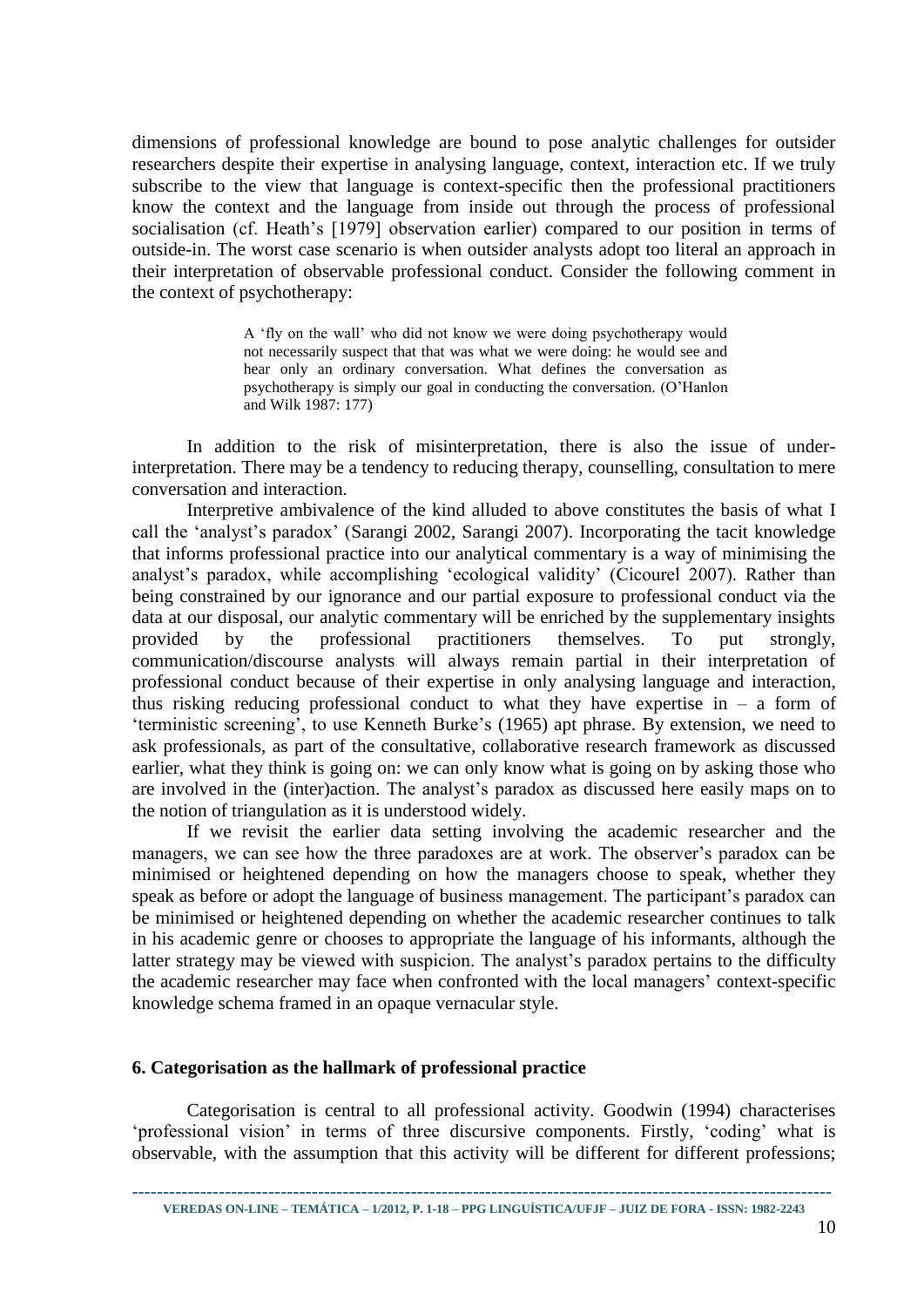even within a given profession the differences in specialities may lead to coding observables differently. Secondly, following coding, 'highlighting' what might be significant/salient – a kind of figure-ground marking – in light of prevailing professional expertise. This is where functional expertise in context-sensitive ways, as discussed earlier, comes to the fore. Thirdly, professionals articulate representations of their understandings for the benefit of others, especially their peer group.

As professionals, applied linguists and discourse analysts also follow the categorisation practices of coding, highlighting and articulating representations, while allowing for differences (Sarangi and Candlin 2011). Within our profession, what is further nuanced is that categorisation both constitutes our professional practice and becomes our object of study, i.e., we also process professional practice through our categories. Another cognate notion is recontextualisation: through categorisation a doctor may recontextualise the patient's symptoms to fit into an available model of medical expertise. Categorisation and recontextualisation practices, like any form of classification, centrally involve language and are never neutral and objective. These are subject to our perception and interpretation; there is always an alternative categorisation possible for a prior categorisation. Of course the general challenge remains: how do we align the participants' emic categorisation of actions and events with the analysts' etic categories?

I now turn to three questions related to our professional categorisation practices. First, how do analytic categories emerge from the data? It is now common practice to say this is inductive and emergent. How exactly do categories emerge? Does the data speak? It is probable that analysts working within Grounded Theory, Ethnomethodology, Phenomenology etc who are committed to the inductive method of looking may come up with different emergent categories from the same data. Second, and relatedly, to what extent a particular category might blind one to other ways of looking at the same phenomenon? This is what Kenneth Burke (1965) calls 'terministic screening', i.e., we create a screen in front of our eyes; we see things in a particular way and do not see them in any other way. According to Burke, this is illustrative of our 'trained incapacities': 'every way of seeing is also a way of not seeing' (Burke 1965:49). That is, we take pains to educate ourselves to become incapable of looking at things from an alternative perspective. In other words, we become incapacitated with our expertise. As outlined earlier, a model of working within the collaborative, consultative paradigm may alleviate this incapacity to a certain extent.

Finally, working together with professional practitioners does not always guarantee aligned perspectives. Not only that there may be instances of disagreement over categorisation, but also discourse analytic categories, however inductively driven, may not make sense to professional counterparts and may even be dissonant with their understanding of their own practice. Tensions are bound to surface and need to be addressed, again collaboratively without one party imposing their categorical views on the other. As part of a consultative, collaborative research project in genetic counselling (Sarangi et al 2003), two analytic categories – counsellors' initiation of therapeutic frames and clients' use of normalisation strategies – which were proposed by the discourse analysts based on empirical data and prior literature received resistance from the genetics professional colleagues. The term 'therapeutic frame' initially created some dissonance, as the professionals did not see themselves as doing therapy; they saw their duty as adequately preparing clients for potentially unfavourable test results. Following discussion, we agreed to use a less evaluative label – reflective frame – which did not bring with it the baggage of therapy as a professional activity and identity. An advantage of this re-labelling was that it allowed us to reformulate

**----------------------------------------------------------------------------------------------------------------- VEREDAS ON-LINE – TEMÁTICA – 1/2012, P. 1-18 – PPG LINGUÍSTICA/UFJF – JUIZ DE FORA - ISSN: 1982-2243**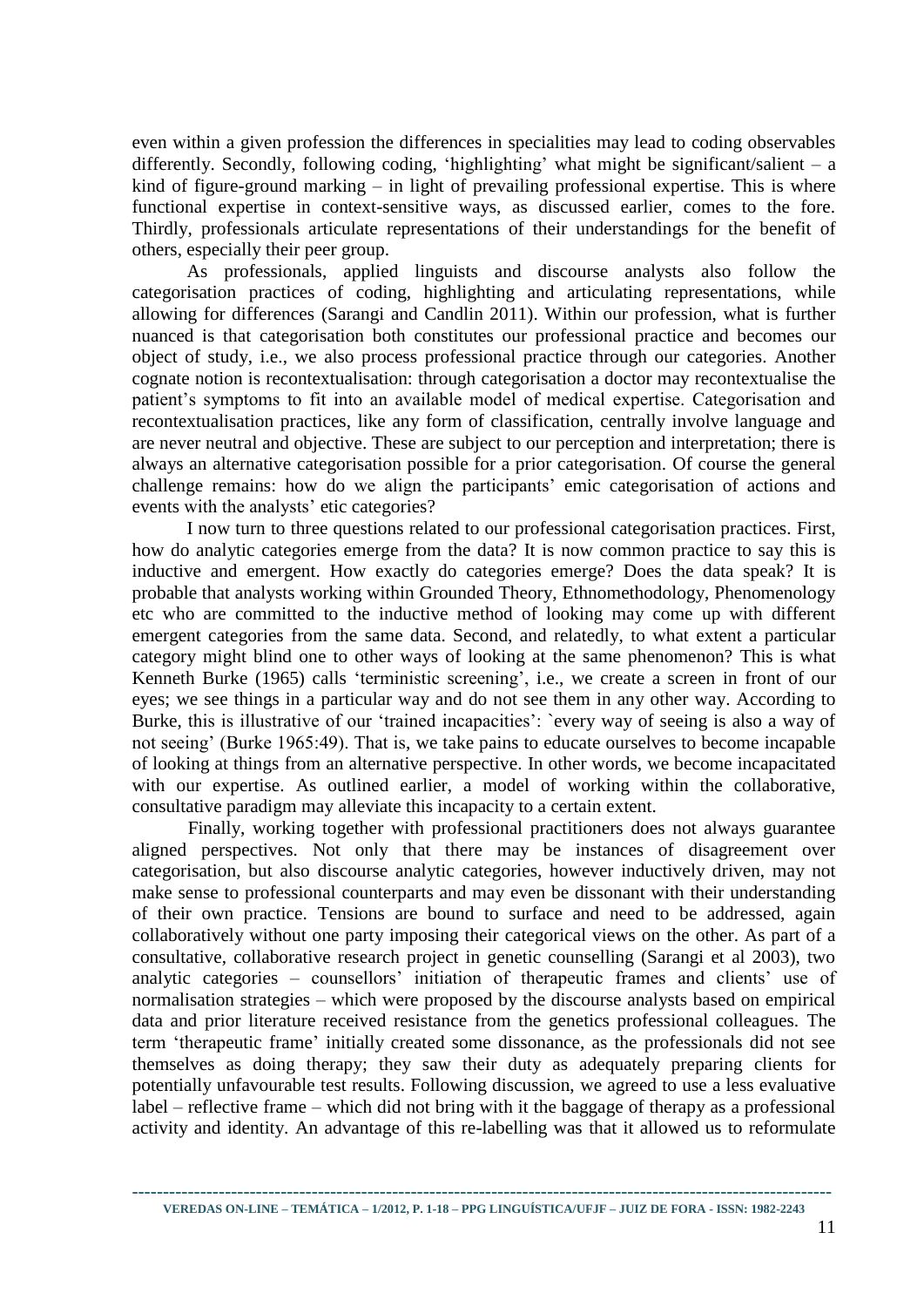our analytic focus in terms of how hypothetical-reflective questions featured within the counselling agenda across conditions and session types.

With regard to the second analytic category, clients' normalisation strategies, it turned out that this category, apart from being negatively framed, concealed rather than revealed what was going on in a counselling session. The challenge from professional colleagues resulted in going back to the data and identifying several strategies within the umbrella concept of 'normalisation'. Following discussion, 'psychosocial adjustment' seemed a better label to capture the clients' coping strategies.

Overall, it may be that the analytic categories themselves are not problematic but the metalanguage that can shroud the analytic categories may become an obstacle for potential uptake of findings as far as the professional community is concerned. The main challenge then is whether our analytic categories can help professional practitioners understand their practice, and possibly improve their practice at the level of communicative expertise.

#### **7. Adjusting the analytic lens**

Like laboratory scientists adjusting the lens of their microscope to identify cell structure, applied linguists and discourse analysts need to adjust their analytic lens when engaging with their data. In consultative, collaborative research it is important that this adjustment of the analytic lens is jointly negotiated. As Clarke (2005: 191) suggests: "professionals will perhaps be more enthusiastic about collaboration if the lens used to study their activities could be switched to even a slightly lower power *–* do not make it too powerful: that is of your interest, not ours *–* so that the give and take of discussion over a longer period – perhaps even during the whole of a consultation – could be examined". Clarke continues with this microscope metaphor and suggests:

> The analyst must steer between the Scylla of decontextualisation and the Charybdis of over-generalisation. A microscopist would remind us of the need to use a lens of appropriate magnification – neither too high power (removing essential context) nor too low power (revealing insufficient detail). (Clarke 2005:189).

The extent to which the 'context' is taken into account assumes crucial significance, thus mediating between over-interpretation and under-interpretation of the data under investigation.

A parallel can be drawn between the microscope and the paint brush, especially with regard to the difference between sketch painting and watercolour painting. Arber (1964), writing about the nature of biological research, draws upon the domain of art:

> A sketch of a landscape in pen-and-ink outline may be much *clearer* than a corresponding water-colour, but, in the painting, mistiness, and effects of hue and light, which can only be hinted at in a black-and-white drawing, can be given their full significance. The water-colour thus comes nearer to full representational truth than the sharply definite ink outline. The translation of a landscape into black-and-white demands a method which recalls, where writing is concerned, an unsparing technique of pruning and rejection, which eases matters for the audience by focusing upon a few selected factors; this process is liable to degenerate into skeletal abstraction, in which reality, in its concreteness, fades out of sight. (Arber 1964: 56) (emphasis in original)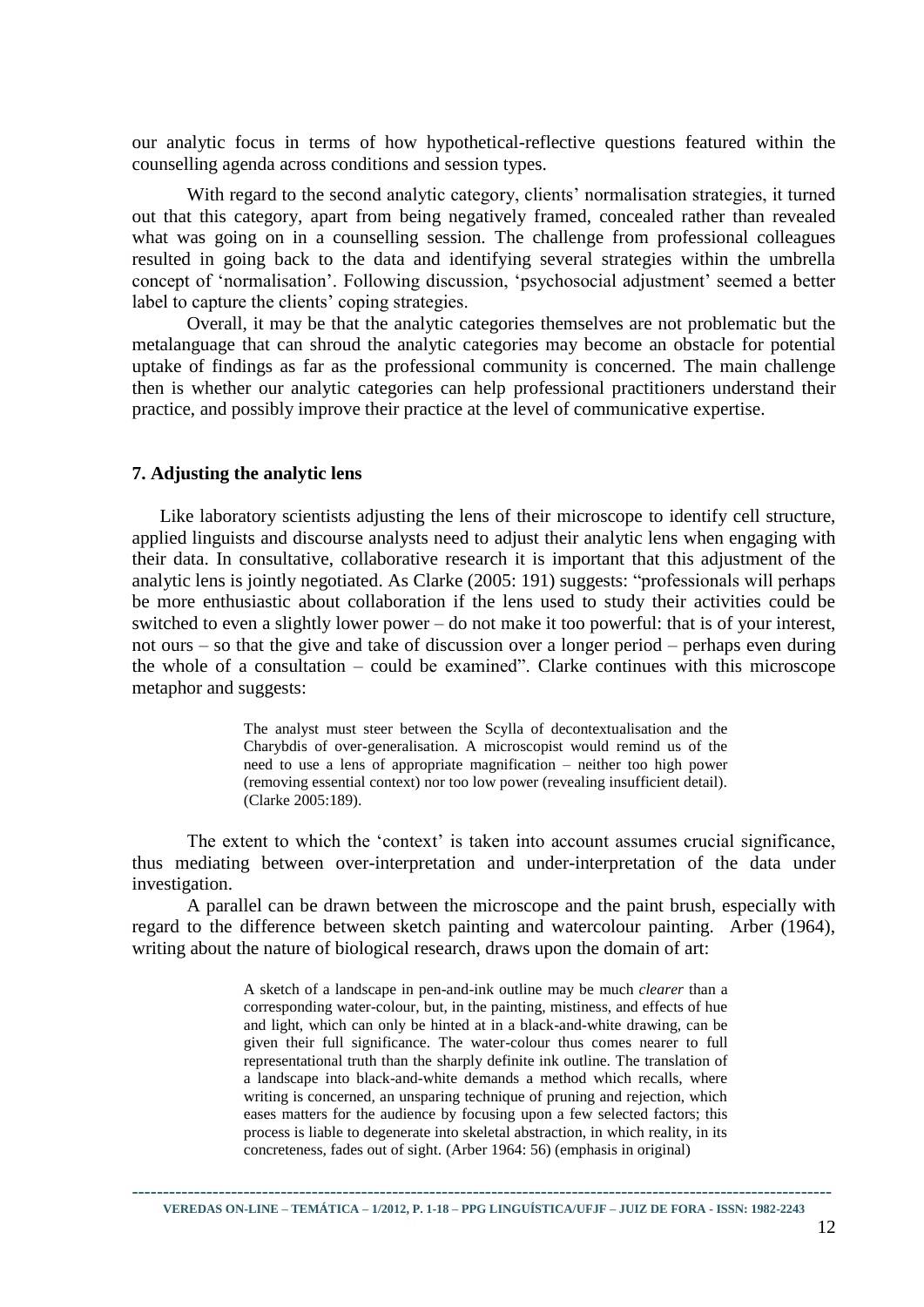When engaging with data, we as analysts need to make an informed choice about our perspective. As Goffman (1974:8) puts it:

> Any event can be described in terms of a focus that includes a wide swathe or a narrow one – and as a related but not identical matter – in terms of a focus that is close up or distant. And no one has a theory as to what particular span or level will come to be the ones employed.

In approaching discourse data, the analyst, if interested in microscopic details, needs to realise that a microscope has its limitations – one does not use a microscope to read a novel or gaze at the solar system. A telescope rather than a microscope is the tool one needs to view distant things as well as to cope with the abundance of data. This is similar to the choice between black-and-white and water-colour drawing. Just like a painter choosing the right kind of brushes and colours, the discourse analyst has to decide which of the tools and materials to utilise during an analytic task in anticipation of making the findings applicable.

#### **8. An exercise in data analysis**

In what follows, given the space constraints, I narrate an analytical experience crossing the borders of Applied Linguistics and Professional Discourse Studies. The data context is genetic counselling for inherited conditions, with a particular focus on whether or not a client undertakes genetic testing to determine the risk for self as well as for other family members. My involvement in this project was as an invited researcher, with a brief to describe what goes on genetic counselling sessions, and possibly influencing professional practice based on empirically grounded findings. I approached genetic counselling sessions as a hybrid activity type (Sarangi 2000), with an added interest in comparing interactional trajectories across counselling sessions in order to identify similarities and differences. Analytically, my starting point was to select three counselling sessions and map them structurally as well as interactionally (for a detailed account see Sarangi 2010). From the interactional mapping, which comprises distribution of turns in terms of frequency and volume, two of the sessions showed that the genetic professionals (the counsellor and the specialist nurse) spoke most of the time (up to 80-90%) compared to the client and their partners. In the third encounter, the interactional landscape was remarkably different, with the client and her partner talking most of the time (up to 80%) as would be expected in therapeutic and counselling encounters. A thematic analysis revealed that, in the latter case, the client had many other health concerns that needed to be discussed.

This kind of analysis, at a very crude level, reveals interesting interactional patterns that will be of relevance to genetic counsellors. However, one has to be cautious about drawing inferences such as one type of interactional landscape is more client-centred than others. Instead, we must make sense of the findings in relation to the 'context' of genetic counselling while allowing for different priorities of different clients. Before jumping to conclusions, we need to know more generally what the purpose of genetic counselling is and what might be the specific circumstances relating to clients and their problems. The differences in interactional patterns do not straightforwardly suggest value-laden categories such as dominance, paternalism etc. on the part of genetic professionals. Given the complexity associated with inheritance of genetic disorders, genetic counsellors devote a good deal of time explaining risks of occurrence, risks of knowing and risks of disclosure of genetic

**----------------------------------------------------------------------------------------------------------------- VEREDAS ON-LINE – TEMÁTICA – 1/2012, P. 1-18 – PPG LINGUÍSTICA/UFJF – JUIZ DE FORA - ISSN: 1982-2243**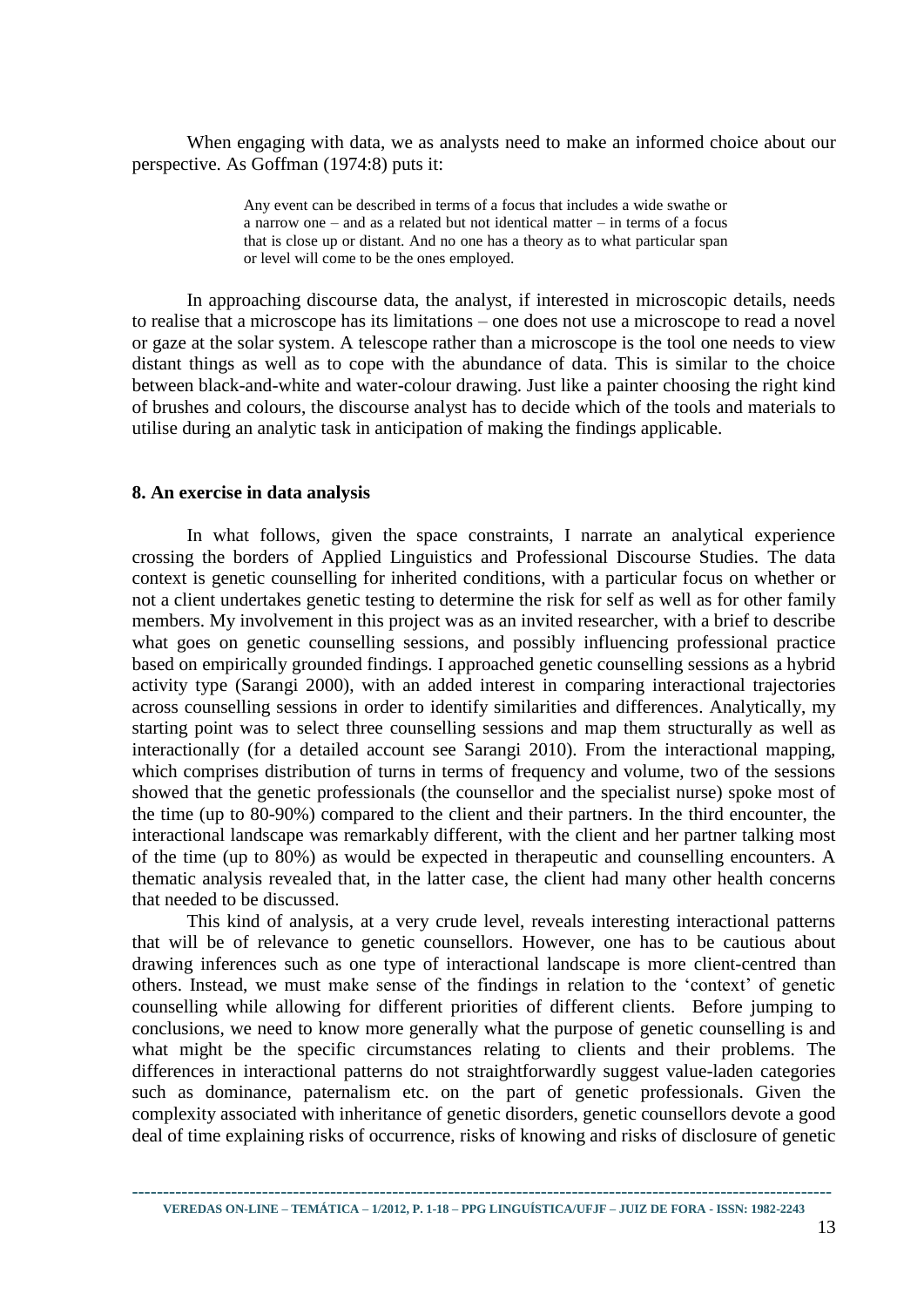status. Such explanations are targeted at the client's understanding of their situation before making decisions about genetic testing.

#### **Conclusion**

Let me conclude by raising a few questions for further reflection: What are the guiding ethical principles for 'responsible' applied linguistic analytical practice? Do we have an interpretive licence when it comes to studying professional practice? More crucially, do we possess the relevant expertise to interpret the phenomena under study (cf. analyst's paradox)? If not, how do we acquire this expertise?

Methodologically speaking, any analysis of professional practice needs to find a midway between 'constructionism' and 'radical situationalism' in order to avoid 'microanalytic myopia' (Mehan 1991). For continuing our applied linguistic work in a professional setting, rather than remaining committed to a particular methodological and analytical framework, we should be more committed to the research site, and this might mean we combine methodologies and triangulate different ways of looking at things so as not to become trapped in either 'terministic screening' or 'metaphorical pretence'.

Discourse analysis is best seen as a methodological toolbox which can help us to find evidence in the data, both at the level of what is said and what is not said, and how something is said, but this does not give us a platform to assess, positively or negatively, what professional knowledge is. We have to suspend our judgments concerning efficacy of professional practice. Our analytic categories are as open to challenge as we challenge the categories of the professional practitioners. According to Funtowicz and Ravetz (1992), the days of 'applied science' are over, where expert knowledge can undisputedly be imported for application. The expert knowledge itself is marked by uncertainty and the interests of stakeholders are manifold, calling for weighing up the costs and benefits of expert knowledge. We are, according to Funtowicz and Ravetz (1992), in the throes of 'post-normal science' – where values surrounding decisions are more complex than the scientific facts available to base such decisions on.

In such a climate of 'post-normal science', ensuring uptake of discourse analytic findings will remain a key challenge (Roberts and Sarangi 2003, Sarangi and Candlin 2003). The challenge is both a matter of what we find (discovery) and how we choose to disseminate our findings. Becker et al (1961) capture this tension between researchers' analytic stance and their obligation for disseminating research findings:

> "But our purpose is not criticism, but observation and analysis. When we report what we have learned, it is important that we do so faithfully. We have a double duty - to our own profession of social observation and analysis and to those who have allowed us to observe their conduct. We do not report everything we observe, for to do so would violate confidences and otherwise do harm. On the other hand, we must take care not to bias our analyses and conclusions. Finding a proper balance between our obligations to our informants and the organisation, on the one hand, and our scientific duty, on the other, is not easy."

If we extend the above observation, it can be said that discourse analytic findings may not only be irrelevant but also harmful if not monitored adequately.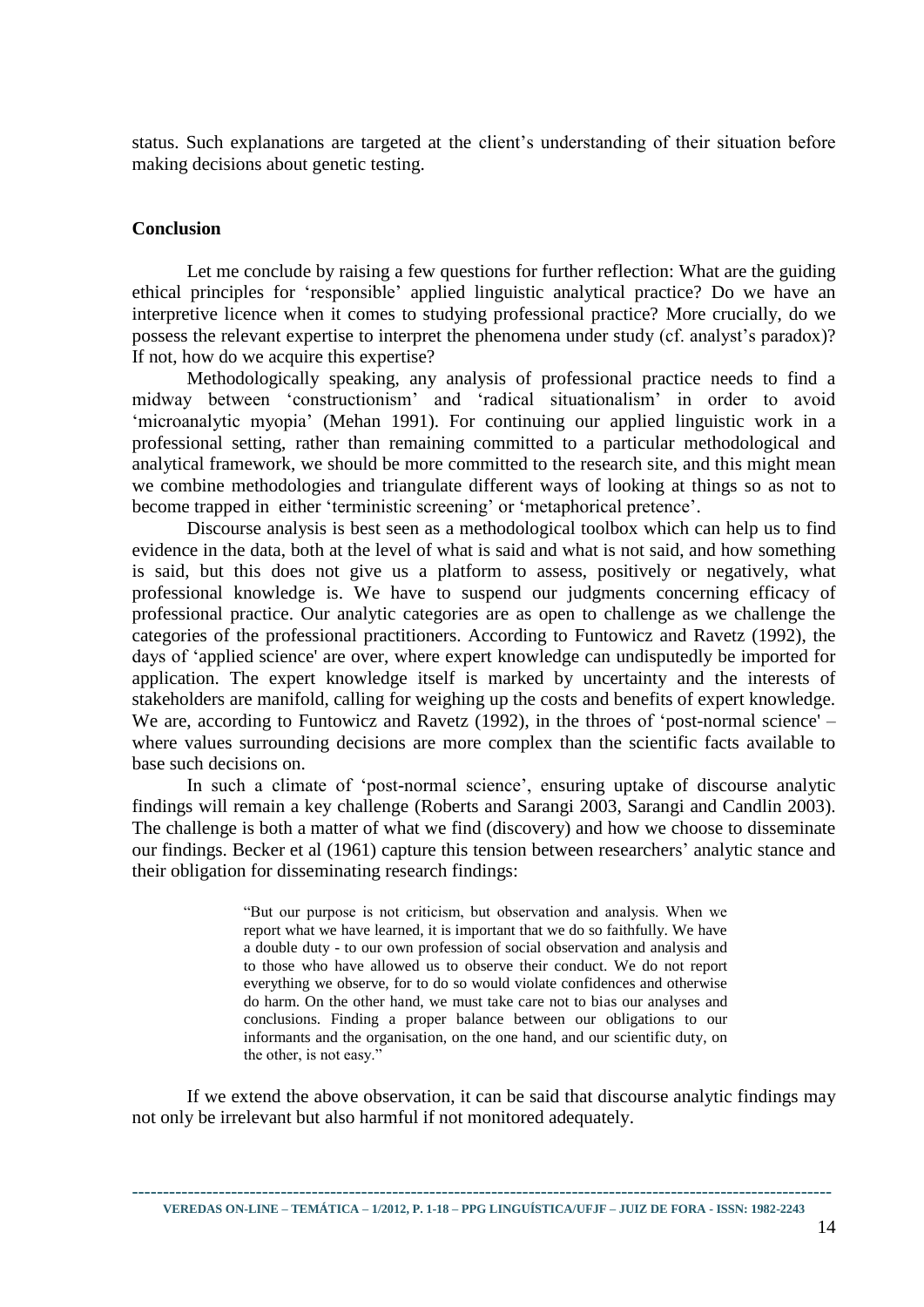Following Collins and Evans (2002), the goal for both applied linguists and professional discourse analysts is to inculcate 'discretionary expertise' which, in our context, must comprise:

- discriminating between discovery and usefulness;
- discriminating between different traditions of discourse analysis in relation to their analytic focus and usefulness (i.e., to go beyond the idea that by applying our analytic framework we make our work relevant);
- discriminating between variations of professional practice and account for such differences in terms of discoursal evidence.

The challenge remains: our ability to discriminate across patterned differences as in the case of interactional mapping, and to be able to offer an interpretation of such differences for potential uptake. The connective 'and', with which I begun, is paramount in building ties between applied linguists and discourse analysts as well as between applied linguists, discourse analysts and professional practitioners as a way of negotiating the epistemology of our professional practice.

### **References**

Agar, M. (1980) The Professional Stranger: An Informal Introduction to Ethnography. New York: Academic Press.

Arber, A. (1964) The Mind and the Eye. London: Cambridge University Press.

Becker, H. S. (1967) Whose side are we on? Social Problems 14: 239-248.

Becker, H., Geer, B., Hughes, E. C., and Strauss, A. L. (1961) Boys in White: Student Culture in Medical School. Chicago: University of Chicago Press.

Bosk, C. (1992). All God's Mistakes: Genetic Counseling in a Paediatric Clinic. Chicago: The University of Chicago Press.

Brooks, H. (1967) Applied research: definitions, concepts, themes. The National Academy of Sciences. Applied Science and Technological progress: A Report to the Committee on Science and Astronautics, US House of Representatives, 21-55.

Brumfit, C. (1997) How applied linguistics is the same as any other science. International Journal of Applied Linguistics 7 (1): 86-94.

Brumfit, C. (2004) Coping with change in applied linguistics. Journal of Applied Linguistics 1 (3): 387-398.

Burke, K. (1965 [1935]) Permanence and Change: An Anatomy of Purpose. Indianapolis: Bobs-Merrill.

**-----------------------------------------------------------------------------------------------------------------**

**VEREDAS ON-LINE – TEMÁTICA – 1/2012, P. 1-18 – PPG LINGUÍSTICA/UFJF – JUIZ DE FORA - ISSN: 1982-2243**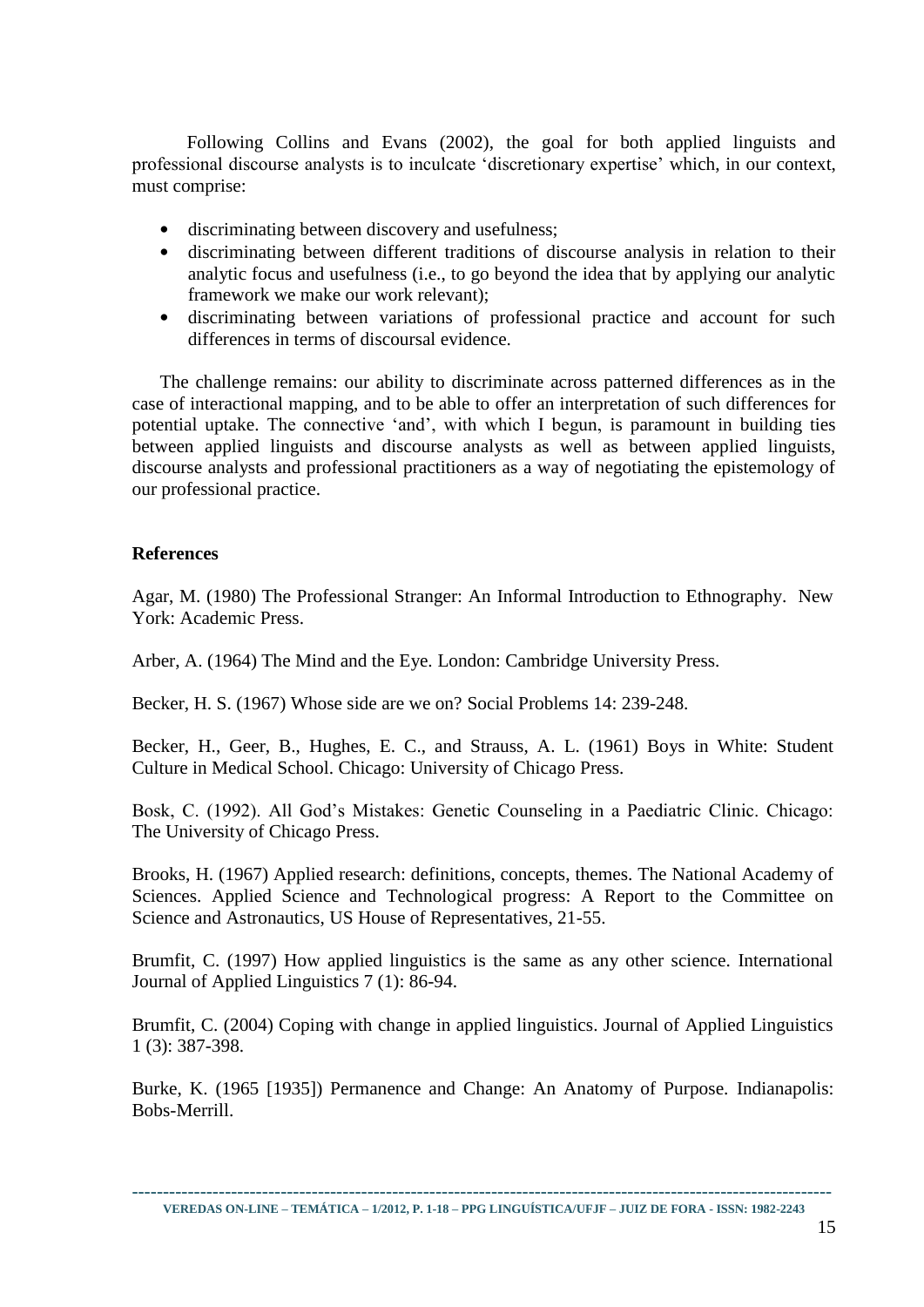Candlin, C. N. and Sarangi, S. (2004) Making applied linguistics matter. Journal of Applied Linguistics 1 (1): 1-8.

Candlin, C. N. and Sarangi, S. (eds.) (2011) Handbook of Communication in Organisations and Professions. Berlin: De Gruyter Mouton.

Cicourel, A. V. (1981) Language and medicine. In C. A. Ferguson and S. B. Heath (eds.) Language in the USA, 347-367. Cambridge: Cambridge University Press.

Cicourel, A. V. (2007) A personal, retrospective view of ecological validity. Text & Talk 27 (5): 735-752.

Clarke, A. (2005) Commentary 1: professional theories and institutional interaction. Communication & Medicine 2 (2): 189-191.

Collins, H. and Evans, R. (2002) The third wave of science studies: studies of expertise and experience. Social Studies of Science 32 (2): 235-296.

Corder, P. S. (1973) Introducing Applied Linguistics. Harmondsworth: Penguin Books. Crystal, D. (2004) Coping with change in applied linguistics. Journal of Applied Linguistics 1, 3, 387-398.

Douglas, J. D. ed. (1971) Understanding Everyday Life: Toward the Reconstruction of Sociological Knowledge. London: Routledge and Kegan Paul.

Funtowicz, S. O. and Ravetz, J. R. (1992) Three types of risk assessment and the emergence of post-normal science. In S. Krimsky and D. Golding (eds.) Social Theories of Risk, 251- 273. Westport, Connecticut: Praeger.

Goffman, E. (1974) Frame Analysis: An Essay on the Organisation of Experience. New York: Harper & Row.

Goodwin, C. (1994) Professional vision. American Anthropologist 96 (3): 606-633. Halliday, M.A.K. (2006) Applied Linguistics: thematic pursuits or disciplinary moorings? A conversation between Michael Halliday and Anne Burns. Journal of Applied Linguistics 3 (1): 113-128.

Heath, S. B. (2004) Individuals, institutions and the uses of literacy: Shirley Brice heath and Claire Kramsch in conversation. Journal of Applied Linguistics 1 (1): 75-91.

Labov, W. (1972) Sociolinguistic Patterns. Philadelphia: Pennsylvania University Press.

Labov, W. and Fanshel, D. (1977) Therapeutic Discourse: Psychotherapy as Conversation. New York: Academic Press.

Lynch, M. and Sharrock, W. (2003) Editors' Introduction. In M. Lynch and W. Sharrock eds., Harold Garfinkel, vii-xlvi. London: Sage.

**-----------------------------------------------------------------------------------------------------------------**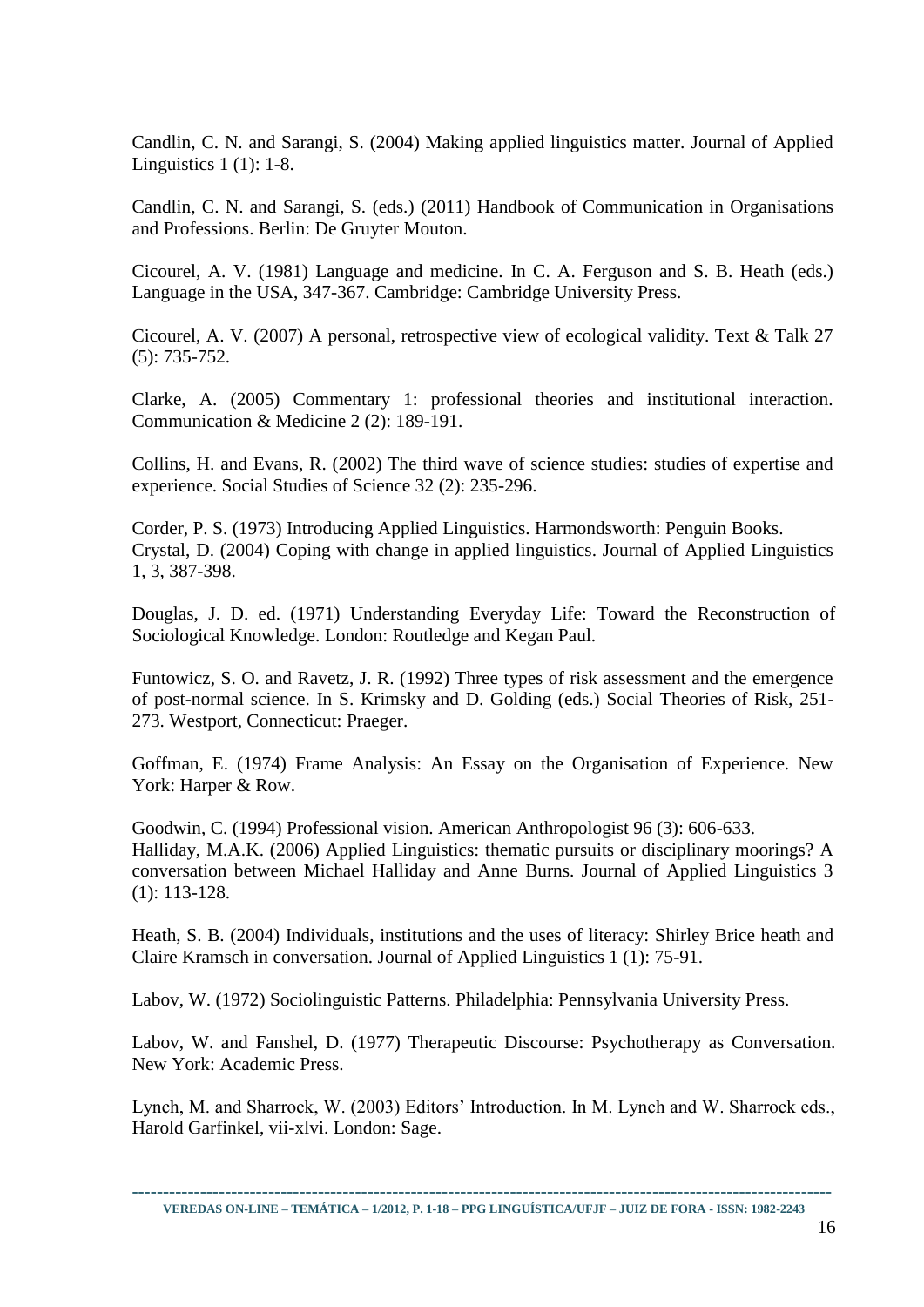Mehan, H. (1991) The school's work of sorting children. In D. Boden and D. Zimmerman (eds.) Talk and Social Structure, 71-90. Cambridge: Polity Press.

Merton, R. (1957) Social Theory and Social Structure. New York: Free Press. O'Hanlon, B. and Wilk, J. (1987) Shifting Contexts: The Generation of Effective Psychotherapy. New York: Guilford.

Radcliffe-Brown, A. R. (1958) Method in Social Anthropology: Selected Essays by A. R. Radcliffe-Brown, edited by M. N. Srinivas. Chicago, Ill.: University of Chicago Press.

Roberts, C. (2003) Applied linguistics applied. In S. Sarangi and T. van Leeuwen ed. Applied Linguistics and Communities of Practice. London: Continuum, 132-149.

Roberts, C. and Sarangi, S. (1999) Hybridity in gatekeeping discourse: issues of practical relevance for the researcher. In S. Sarangi and C. Roberts eds., Talk, Work and Institutional Order: Discourse in Medical, Mediation and Management Settings, 473-503. Berlin: Mouton de Gruyter.

Roberts, C. and Sarangi, S. (2003) Uptake of discourse research in interprofessional settings: reporting from medical consultancy. Applied Linguistics 24 (3): 338-359.

Sarangi S. (2010) Practising discourse analysis in healthcare settings. In I. Bourgeault, R. DeVries and R. Dingwall (eds.) The SAGE Handbook of Qualitative Methods in Health Research, 397-416. London: Sage.

Sarangi, S. (2000) Activity types, discourse types and interactional hybridity: the case of genetic counselling. In S. Sarangi and M. Coulthard (eds.) Discourse and Social Life, 1-27. London: Pearson.

Sarangi, S. (2002) Discourse practitioners as a community of interprofessional practice: some insights from health communication research. In C. N. Candlin ed. Research and Practice in Professional Discourse, 95-135. Hong Kong: City University of Hong Kong Press.

Sarangi, S. (2005) The conditions and consequences of professional discourse studies. Journal of Applied Linguistics 2 (3): 371-394. Also published in R. Kiely, P. Rea-Dickins, H. Woodfield and G. Clibbon eds. (2006), Language, Culture and Identity in Applied Linguistics, 199-220. London: Equinox.

Sarangi, S. (2007) The anatomy of interpretation: Coming to terms with the analyst's paradox in professional discourse studies. Text & Talk 27 (5/6): 567-584.

Sarangi, S. and Candlin, C. N. (2003) Trading between reflexivity and relevance: new challenges for applied linguistics. Applied Linguistics 24 (3): 271-285.

Sarangi, S. and Candlin, C. N. (2011) Professional and organisational practice: A discourse/communication perspective, 3-60. In C. N. Candlin and S. Sarangi eds., Handbook of Communication in Organisations and Professions. Berlin: Mouton de Gruyter.